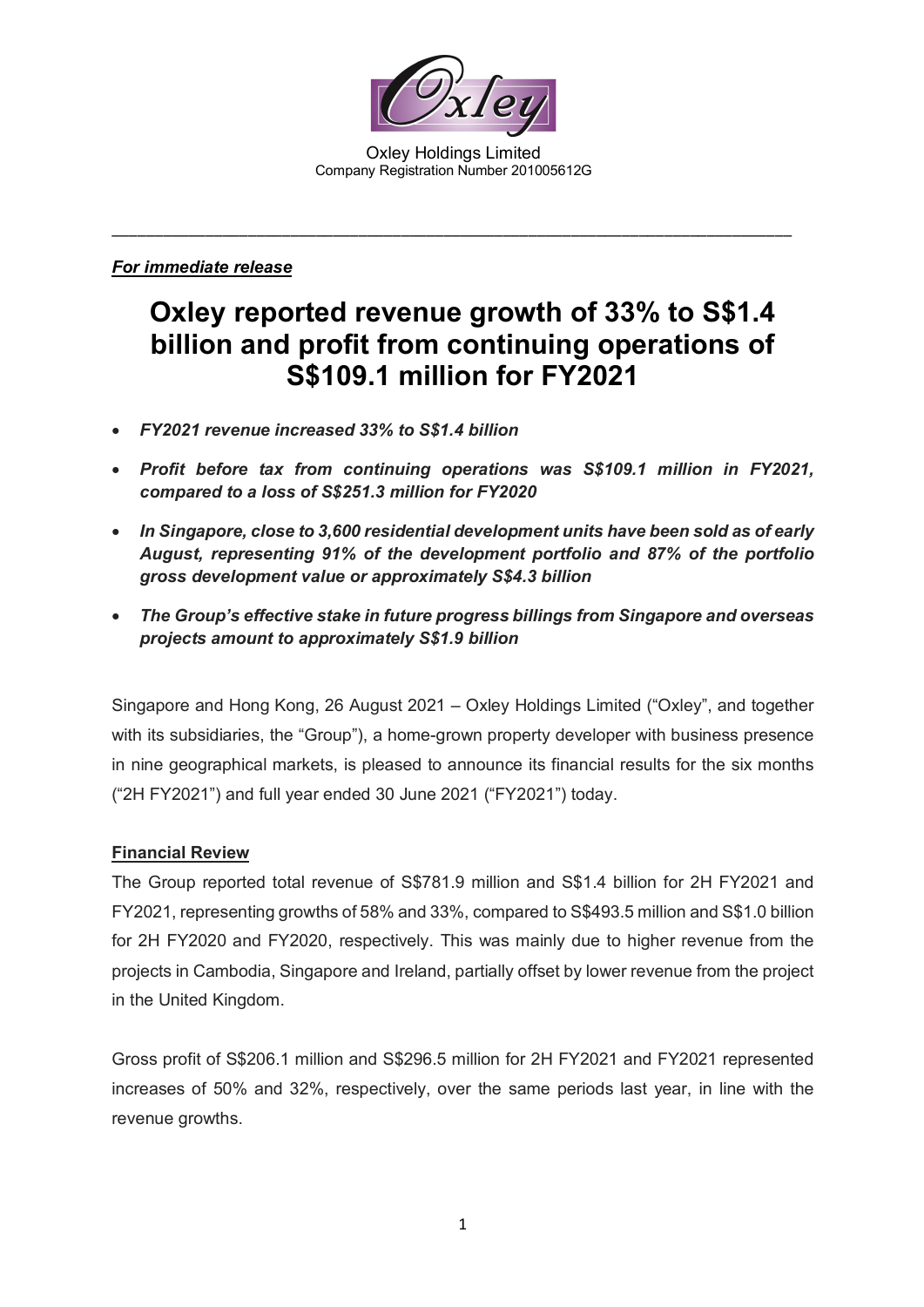

Oxley Holdings Limited Company Registration Number 201005612G

Compared to losses of S\$276.8 million and S\$251.3 million incurred in 2H FY2020 and FY2020, the Group's financial performance improved significantly to report profit before tax from continuing operations of S\$58.0 million and S\$109.1 million for 2H FY2021 and FY2021, respectively, mainly due to:

- (a) higher profits resulting from higher revenue;
- (b) finance costs, which were lower by 15% or S\$10.3 million and 24% or S\$35.2 million, respectively; and
- (c) other losses, which were lower by 71% or S\$232.3 million and 70% or S\$208.9 million, respectively.

In FY2021, other losses of S\$89.2 million comprised:

- (a) provision for impairment of hotel development cost in Cambodia of S\$29.6 million;
- (b) fair value loss of S\$17.7 million arising from the annual revaluation of an investment property in Cambodia;
- (c) costs incurred for rental support and finalisation of accounts of the property at 30 Raffles Place amounting to S\$17.6 million; and
- (d) costs incurred for defect rectification and settlement of disputes on construction and other contracts of completed projects totalling S\$16.8 million.

Taking into account a loss from discontinued operations of S\$40.0 million as a result of the appointment of voluntary administrators by an overseas subsidiary group, the Group achieved a net profit of S\$49.5 million for FY2021. Excluding the loss incurred from the voluntary administration of the overseas subsidiary group, and impairment and fair value losses recognised on the properties in Cambodia, the Group's net profit would have been S\$136.8 million.

During FY2021, the Group generated positive cash flows of \$623.6 million from operating activities primarily due to completion and delivery of overseas development projects to the buyers, and repaid approximately S\$600 million of fixed rate notes and bank borrowings in the year.

Net gearing ratio has improved significantly to 2.18 times as at 30 June 2021 compared to 2.48 times as at 30 June 2020.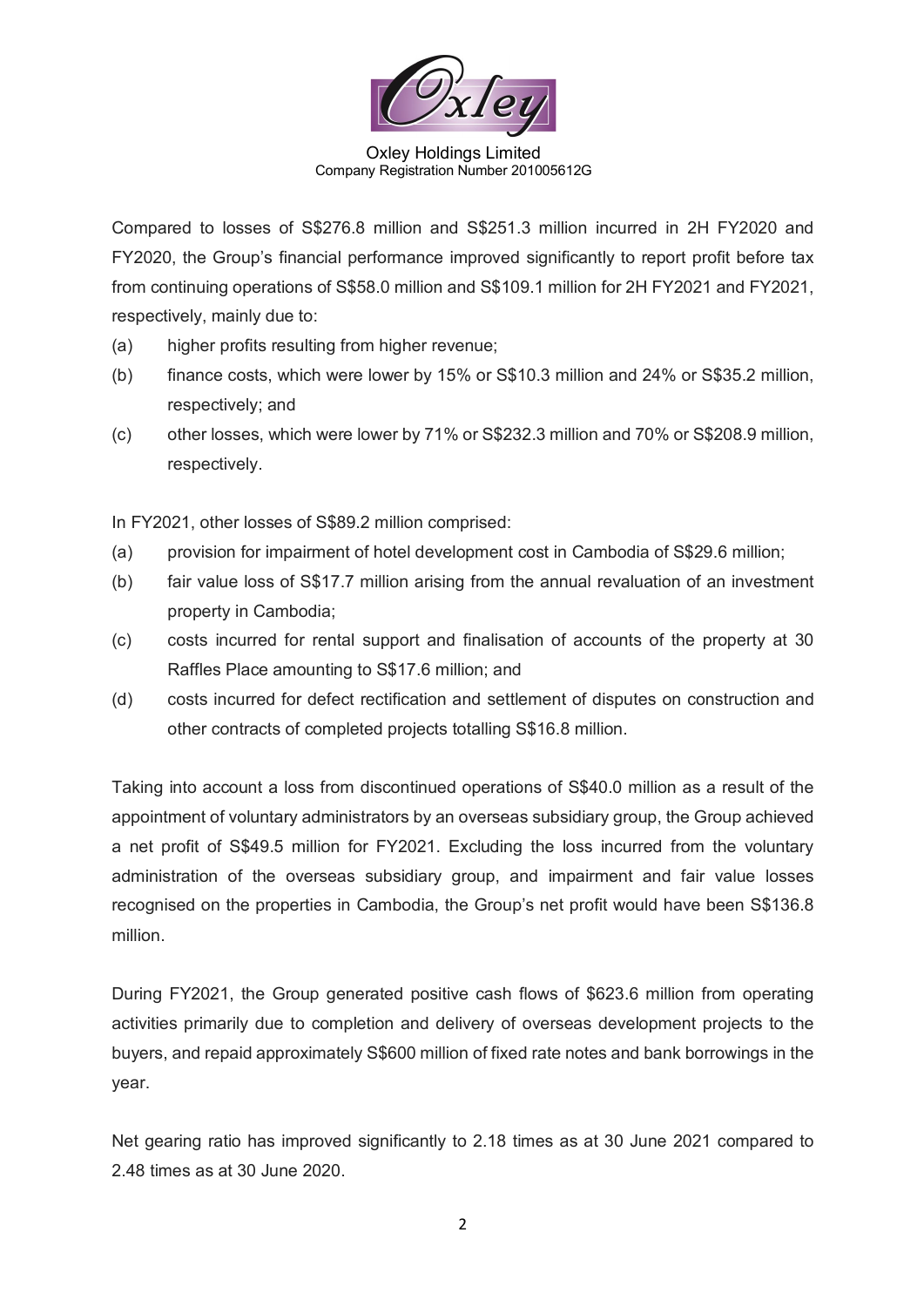

Oxley Holdings Limited Company Registration Number 201005612G

## **Operational Review**

As at early August 2021, the Group had future progress billings of S\$3.1 billion, of which approximately S\$2.8 billion was attributable to the projects in Singapore and S\$0.4 billion was attributable to overseas projects. The Group's effective stake in the future progress billings was approximately S\$1.9 billion.

In Singapore, private home prices rose for the fifth straight quarter since  $Q1$  $Q1$  2020<sup>1</sup>, due to tightening supply and strong demand from buyers looking to upgrade, expectations of economic recovery from the ravages of the COVID-19 pandemic and low mortgage interest rates. As of early August 2021, close to 3,600 units or 91% of the Group's Singapore development projects have been sold, representing S\$4.3 billion or 87% of the portfolio gross development value. The Group is targeting to achieve 100% sales of the Singapore development portfolio by end of 2021.

Despite restrictions from multiple lockdowns to curb the spread of the COVID-19 virus, four of the Group's projects - The Verandah Residences, Sixteen35 Residences, Sea Pavilion Residences and The Addition - obtained Temporary Occupation Permits during 2020 and 2021. The other projects will be completed progressively in 2022 and 2023.

The Group's Novotel and Mercure Hotels on Stevens have signed up as government quarantine and stay-home notice dedicated facilities from the onset of the virus outbreak and have been generating positive operating cash flows. Strict border controls and health concerns may impede the recovery of the hospitality sector. Nonetheless, the sector is positioning for some form of recovery from new programme roll-outs that exempt vaccinated travellers from countries with manageable COVID-19 situations, from a 14-day quarantine on arrival in Singapore.

<span id="page-2-0"></span><sup>1</sup> Straits Times Article "Private home prices up for fifth straight quarter, but pace slows" on 2 July 2021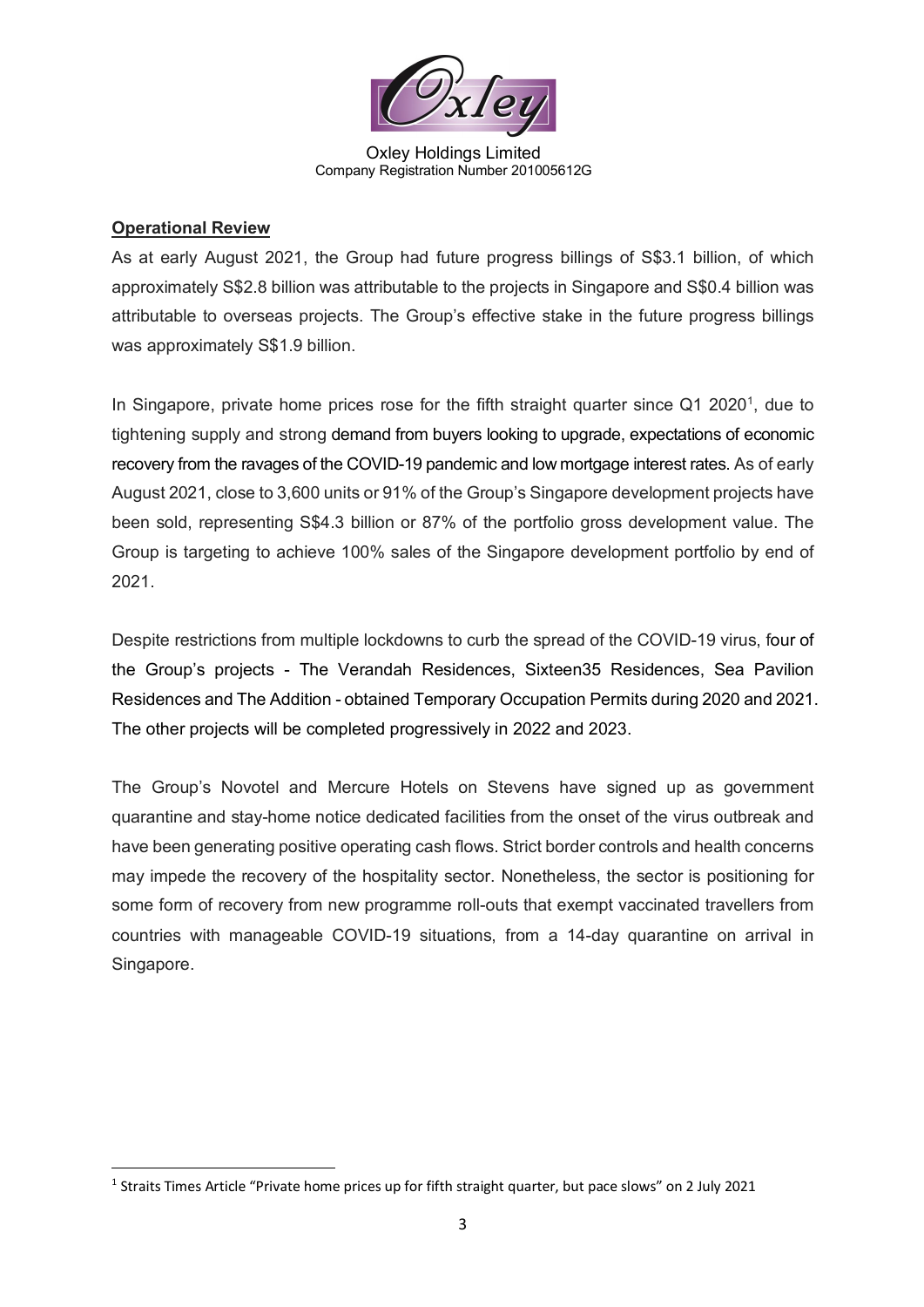

Oxley Holdings Limited Company Registration Number 201005612G

In FY2021, the Group achieved tremendous success for the overseas projects. The Royal Wharf township development project in London was fully completed and close to 100% sold during the year. Construction of the 100% sold Dublin Landings development was completed, with the exception of a residential block that is to be completed in Q3 2021. All retail, residential and office units were completed at The Peak project in Cambodia and the project was 87% sold. Construction of the Shangri-La Hotel at The Peak is on-going and expected to be completed in 2022.

During the year, the Group entered into a strategic partnership with Pavilion Group, one of Malaysia's leading property developers, for the development of Oxley Towers, Kuala Lumpur City Centre ("Oxley Towers KLCC"), the Group's flagship project in Malaysia. Pavilion Group will drive project management, construction and sales and marketing activities of Oxley Towers KLCC. The Group believes that Pavilion Group's expertise in large scale retail mixed-use developments in prime city centre locations in Malaysia will take Oxley Towers KLCC to greater heights.

## **Looking Forward**

The emergence of new COVID-19 variants has disrupted business activities globally. The pace of economic recovery is dependent on the vaccination rates and efficacy of the vaccines against new virus strains, inflation risks and geopolitical developments amongst the major economies. Singapore's vaccination rate is approaching 80% by early September 2021 and there is hope that normal business and social activities may resume before end of the year.

With the announcement of exemption from quarantine for vaccinated visitors from Germany, Brunei, Hong Kong and Macau from September 2021, the hospitality sector is positioned for certain form of business recovery.

With the restrictions still in place for foreign workers travelling from the non-exempted countries, the construction sector is facing manpower shortages and escalating costs, while restrained productivity from enhanced safe distancing measures may affect construction site progress. The Group is managing the construction of the residential projects carefully to minimise disruption to the completion schedules.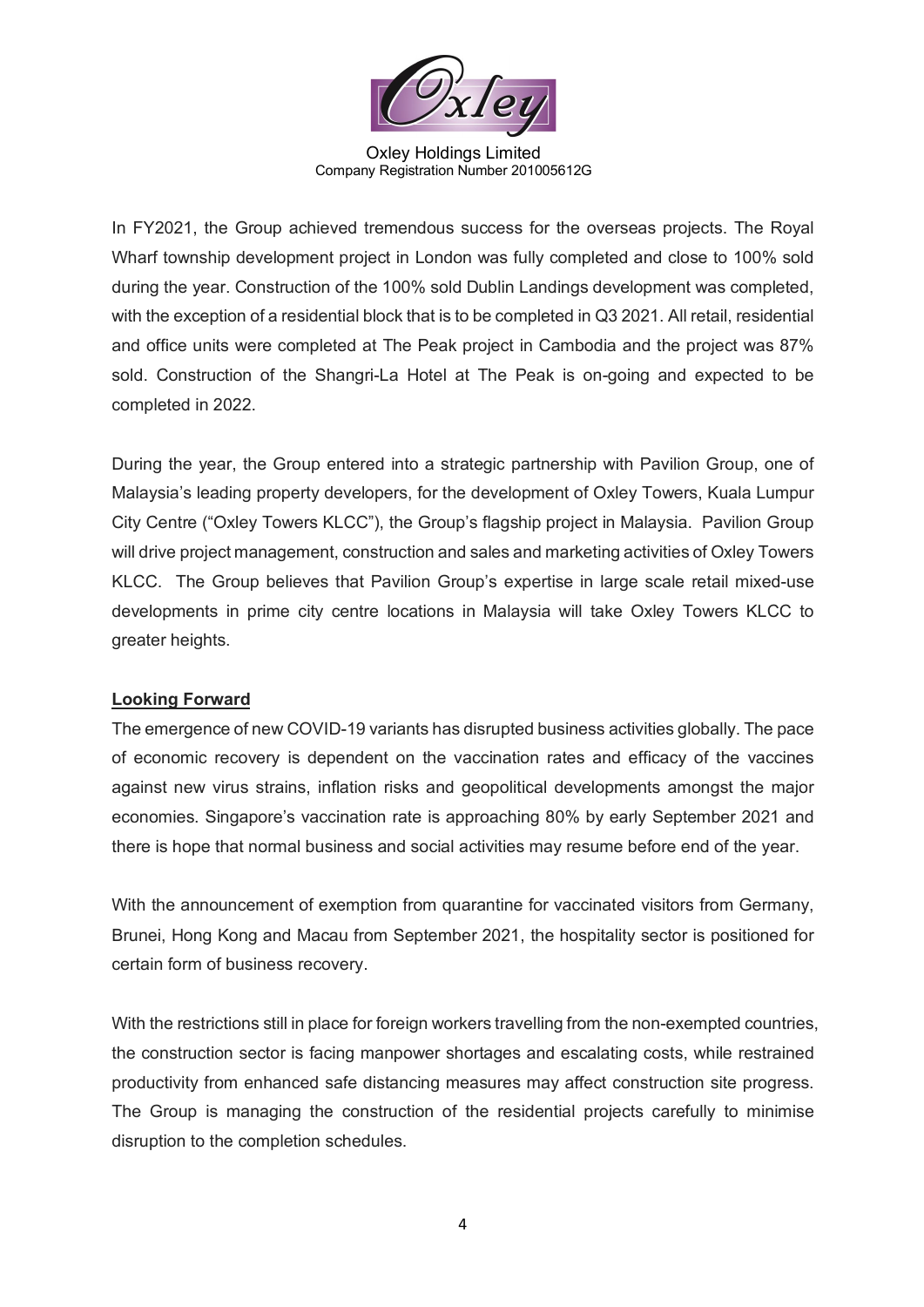

Oxley Holdings Limited Company Registration Number 201005612G

Outside Singapore, the United Kingdom, Ireland and Cambodia are leaning towards easing of lockdown restrictions due to the relatively high vaccination rates. The Group has substantially completed the construction and sales of the projects in London and Dublin, and is finalising the planning for the new development projects at Deanston Wharf and Connolly Station with a combined GDV of more than S\$1.6 billion. Together with the joint venture partner, the Group is looking to launch the sales of the Deanston Wharf project towards the end of 2021.

Constructions of The Peak retail, residential and office components have been completed while the construction of the Shangri-La Hotel is ongoing and targeted for completion in 2022. In Malaysia, the vaccination programme, initially off to a slow start, seems to be picking up and plans are in place to gradually relax restrictions for fully vaccinated people from August 2021. This is the first step towards the resumption of business activities in Malaysia.

In addition to property development activities, the Group has also been reviewing potential asset divestment opportunities to strengthen the Group's cash flow position.

*"As the world grapples with the COVID-19 Delta variant, 2021 continues to be fraught with difficulties. Despite the challenges, Oxley achieved a respectable revenue growth of 33% to S\$1.4 billion in FY2021 while profit from continuing operations of S\$109.1 million was a significant turnaround compared with a loss of S\$251.3 million in the prior year. Oxley is pro-actively managing the construction activities in order to complete the projects expeditiously and monetise the sales proceeds to further reduce borrowings and strengthen the Group's cash flows.*

> *Mr. Ching Chiat Kwong Executive Chairman and CEO*